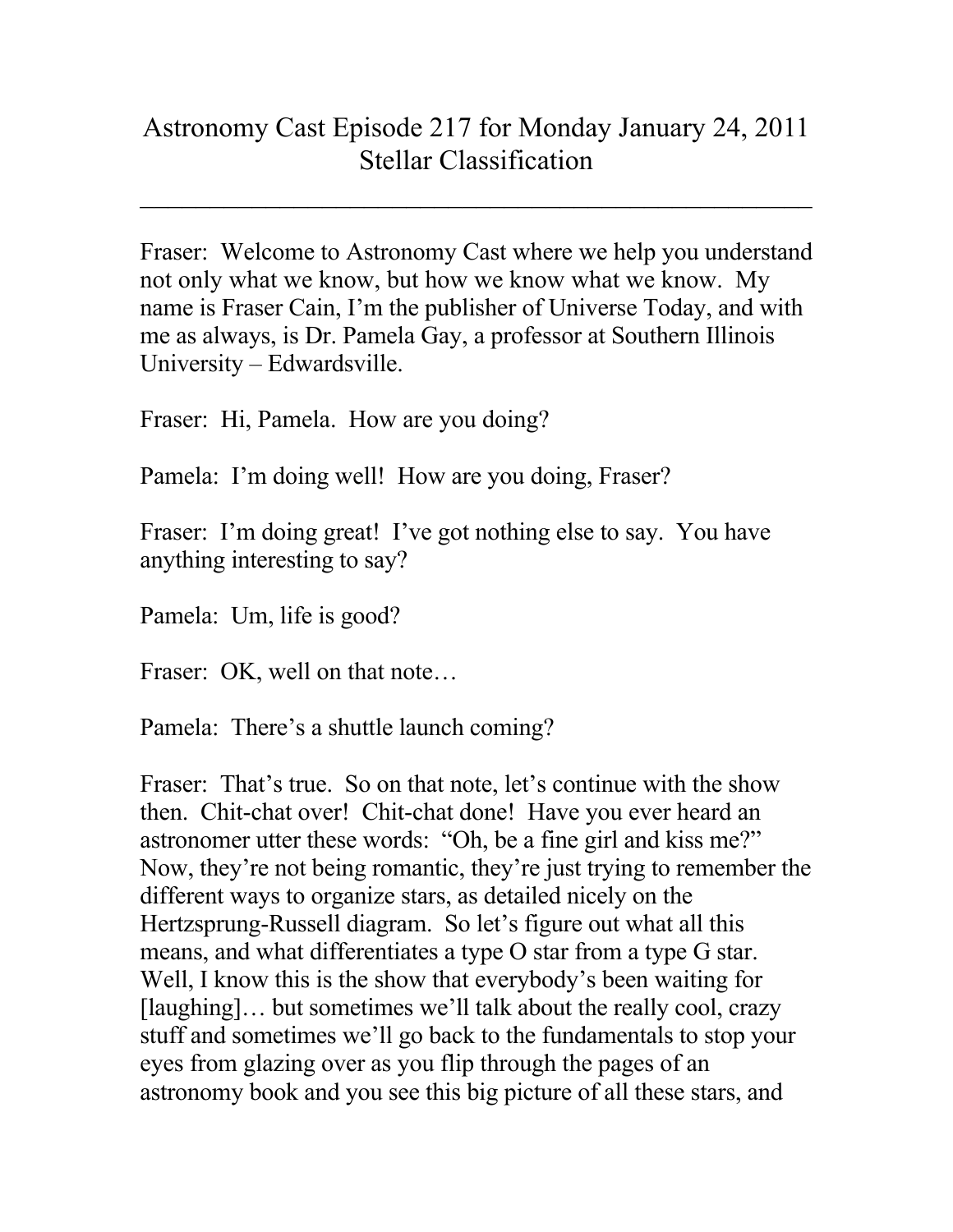you're like "whatever, whatever that is…I'm moving on." No! Stop! Time to understand it. That is the Hertzsprung-Russell diagram and it is a way of organizing different stellar stages? Classifications?

Pamela: Everything about stars: their fuel, their evolutionary stage, their temperature, how bright they are…it all gets trapped in this one diagram.

Fraser: And normally, you know, I think we try to let people imagine with their minds, but in this case, if you actually did want to go and Google up yourself a Hertzsprung-Russell diagram, that might be helpful as we continue into this conversation, but even, you know, not -- I think there's enough here for everybody. Even those of you on a forest walk can envision stars collected into this graph. Alright, so what are we talking about here, and why does this even matter?

Pamela: Well, the reason it matters is for scientists, we need graphs. We *require* graphs. And in this one particular case, if you make a graph that are at the same distance and put on one axis how bright they appear, and put on the other axis what temperature they are, what color they are (it's the same thing), you start ending up with these really nice lines along which the stars naturally clump up, and those lines have physical meaning. There's this beautiful, curvy "S" (well, it's mostly like an "S" that you stretched and stretched and stretched until it was almost a straight line), and that "S" that starts in the upper left-hand corner (it's kind of rotated 45 degrees) and ends in the lower right-hand corner -- that's what we call the main sequence of stars, and it's along that line that all stars that are burning hydrogen in their core, exist, as well as all other stars that are in their first stage of burning nuclear fuels.

Fraser: OK, so imagine that graph, the left-hand I guess, the vertical axis is mass?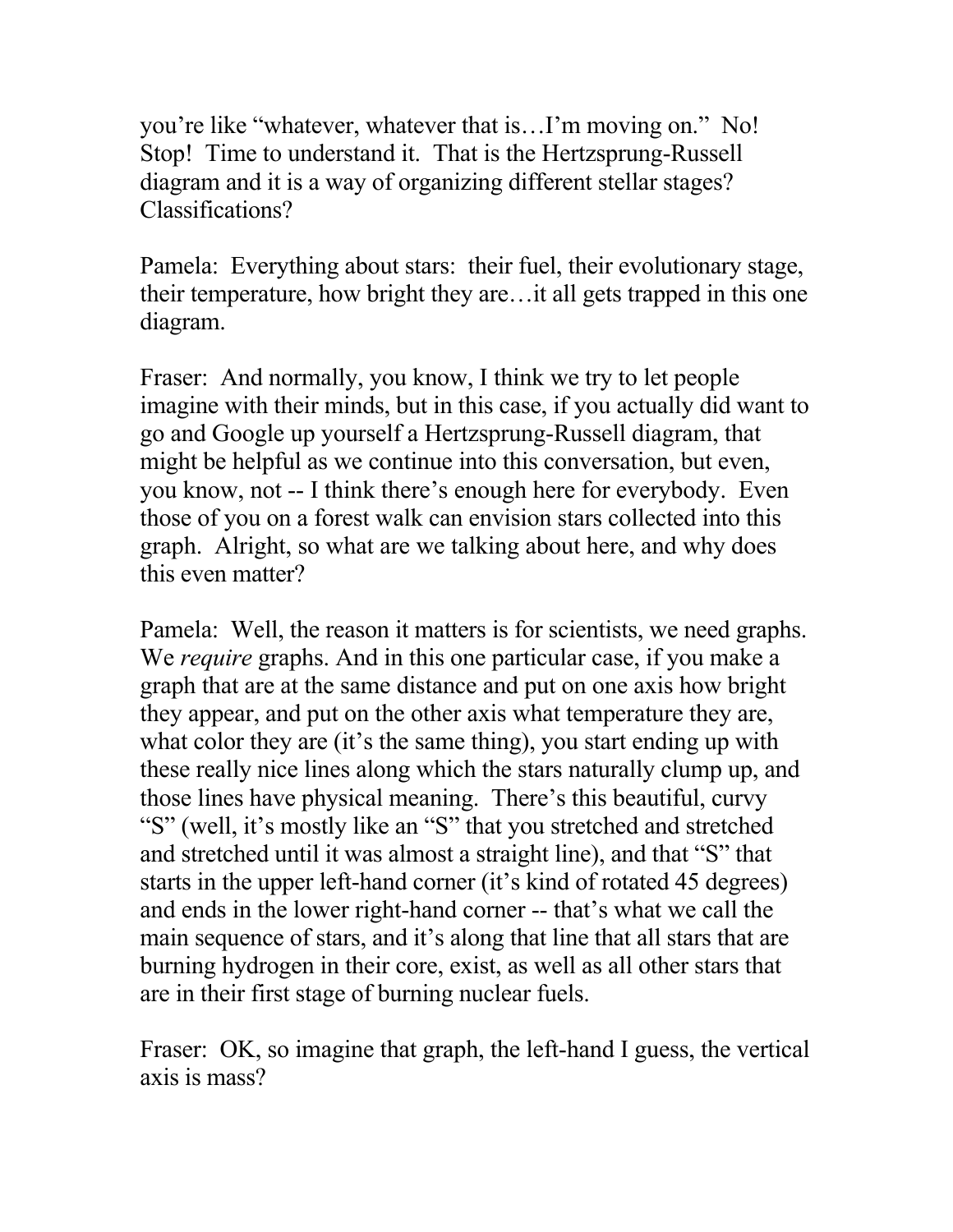Pamela: Vertical axis, well, so mass actually doesn't play into the diagram that much. If you look along the diagonals you can get there, but the vertical axis, the Y-axis, is how bright the star appears.

Fraser: So the vertical axis is brightness, and the horizontal axis is color.

Pamela: Yes, and we have blue on the left and red on the right, which is hot on the left and cool on the right.

Fraser: Right, so in the very upper left-hand corner of the graph you're going to get a star that is very bright and very blue, and in the bottom right-hand corner, you're going to get a star that is not so bright and red.

Pamela: Exactly.

Fraser: And, as you say, you get this line that goes from the upper left-hand corner, quite smoothly moving down towards the lower right-hand corner, although as you say, it's a bit of an "S."

Pamela: And this curve, one of the things that makes it so important, is how much of this letter "S" we get to see is a function of how old the stellar population we're looking at happens to be. So if you look at a very young group of stars, an open cluster, a group of stars that is still in the process of forming, you'll get all the stars in the upper left-hand corner, and it's still in the process of forming you're probably going to be missing some of the stars down in the lower right. But if you look at an extremely old population of stars, something like a globular cluster, those really hot, really bright, really massive stars in the upper left-hand corner, they're going to be dead, they're going to have evolved off this letter "S," this main sequence, to a different part of the diagram. So we can actually use this diagram for a cluster of stars to figure out exactly how old that cluster of stars happens to be.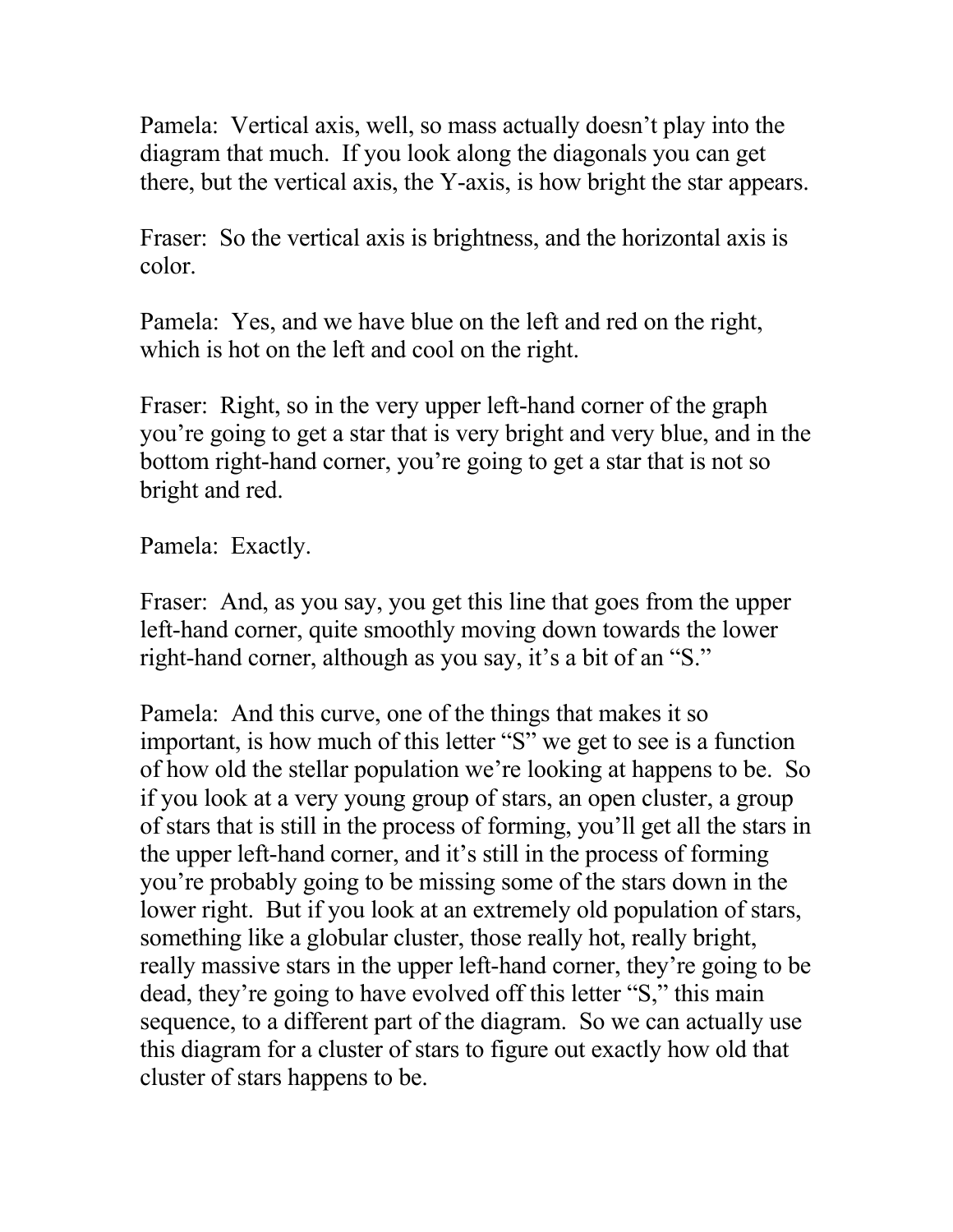Fraser: You look at how many of the stars have evolved off the main sequence.

Pamela: Exactly – "what's the "turning point?" is how we talk about it.

Fraser: So where's this coming from? I mean, someone had to have made some kind of realization at some point. I'm guessing their names are somehow involved in the name of the diagram itself.

Pamela: It might just have been, well, I can't pronounce this poor guy's first name: Ejnar Hertzsprung, and then of course, Russell is Norris Russell. So, these two – Henry Norris Russell – these two astronomers, at the same time, working between 1911 and 1913, came up with the refinements for this diagram. But what's interesting is the history behind that "Oh be a fine girl kiss me…"

Fraser: That's a puzzler! I mean, what does "O" or "G" have to do with the actual colors?

Pamela: And the thing that bothered me when I first saw this diagram is why aren't they in order? And this all goes back to our understanding of spectral classifications. People started taking spectral images of stars – this is where you take the starlight and you shine it through a slit, a prism, and "grism," [sic] and you get many different combinations of things, and as a result, you end up with the light spread out into very fine-grained rainbow, where you can see where light gets absorbed out by the atmosphere of the star and where there's extra light due to emission lines in the atmosphere of the star. And we didn't actually understand that when people started taking stellar spectra. We didn't understand what role temperature played when we started taking stellar spectra, and so these were just a really neat way of getting additional information. These neat lines on the rainbows of these stars and the first people to try and figure out how to sort out what these spectra meant were two of Pickering's women at Harvard. So on one hand you had Antonia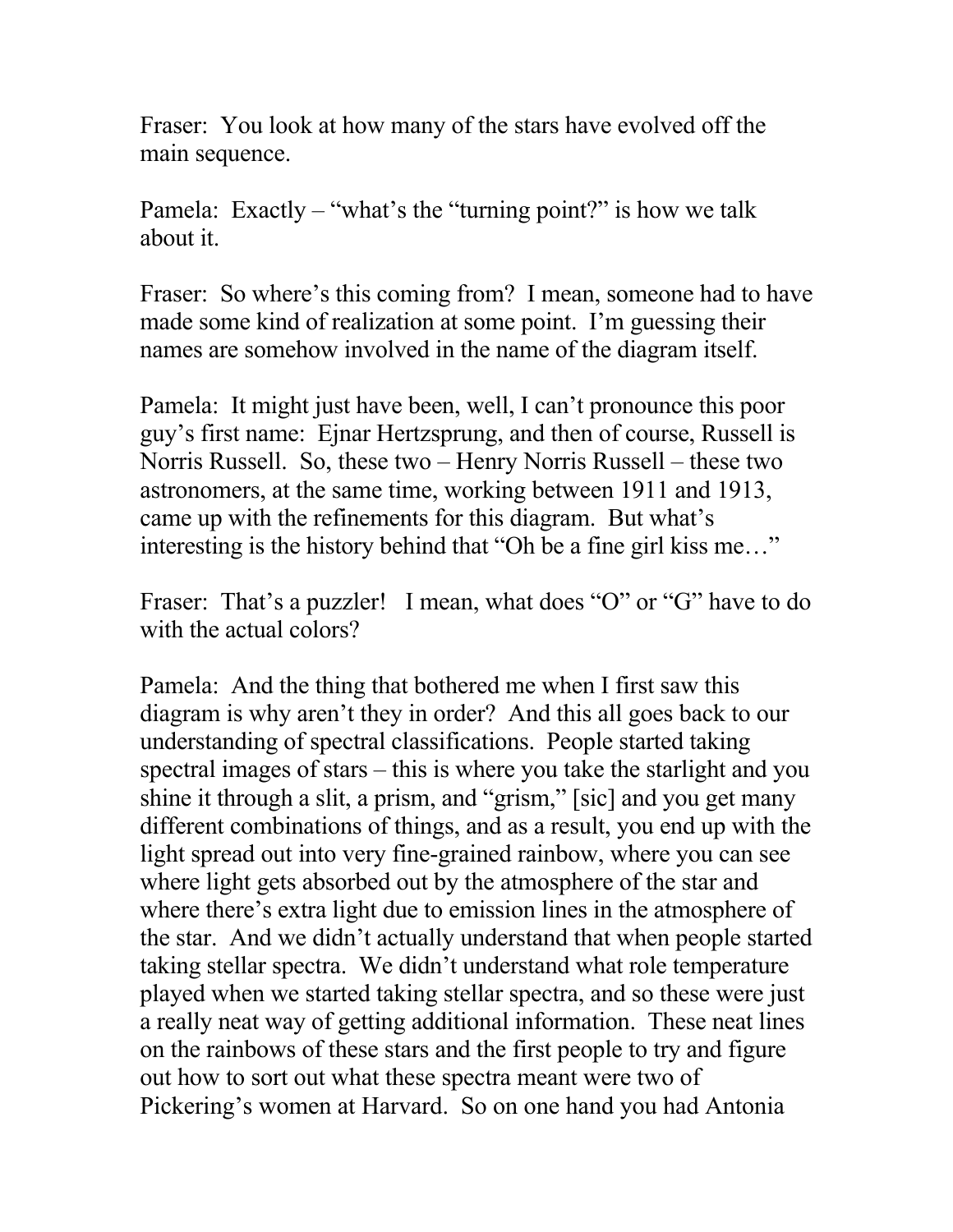Maury, who was Henry Draper, the famous Henry Draper of the Draper catalog's, niece. And she came up with this really complicated system that looked at the widths of the lines, what the lines were, and it had some basis in physical reality, but we didn't understand that at the time. Then there was Wilhelmina Fleming, who looked at the lines and took a very straightforward approach. She knew what the Hydrogen Balmer series was, she knew what the lines were in the stars, and she classified the stars, such that "A" stars had the most Hydrogen Balmer lines, and as you worked your way down the alphabet, the Balmer lines slowly disappeared.

Fraser: So, this is where you get like, A, B, C...

Pamela: Exactly, except we got rid of some of the classifications: C went away, D went away…

Fraser: Because they just weren't distinct enough from the others?

Pamela: Well, and it turned out that once we understood that the prominence of these different lines has to do with the temperature of the gas, they just weren't needed. And so, it was realized "O" stars were, "Oh dear, these were the hottest," so they got bumped over to the right-hand side of the graph. And we realized that A stars - they're still pretty hot, but they're a little cooler than the O stars, and the B stars were somewhere in between. So, as we started to pick out what are all the different lines? What are all the different spectral lines that correspond to different temperatures in these stellar spectra? What do they mean? We're able to pick it apart and figure out "Oh, if you look at these very particular to hot star lines, you get "O" stars, and "G" if you start looking at how the hydrogen lines have started to get weaker, you get "G" stars. So we built up this entire classification system based on temperature using the original letters that were ascribed to literally thousands of classified spectra that were classified before we had a good physical meaning for the system.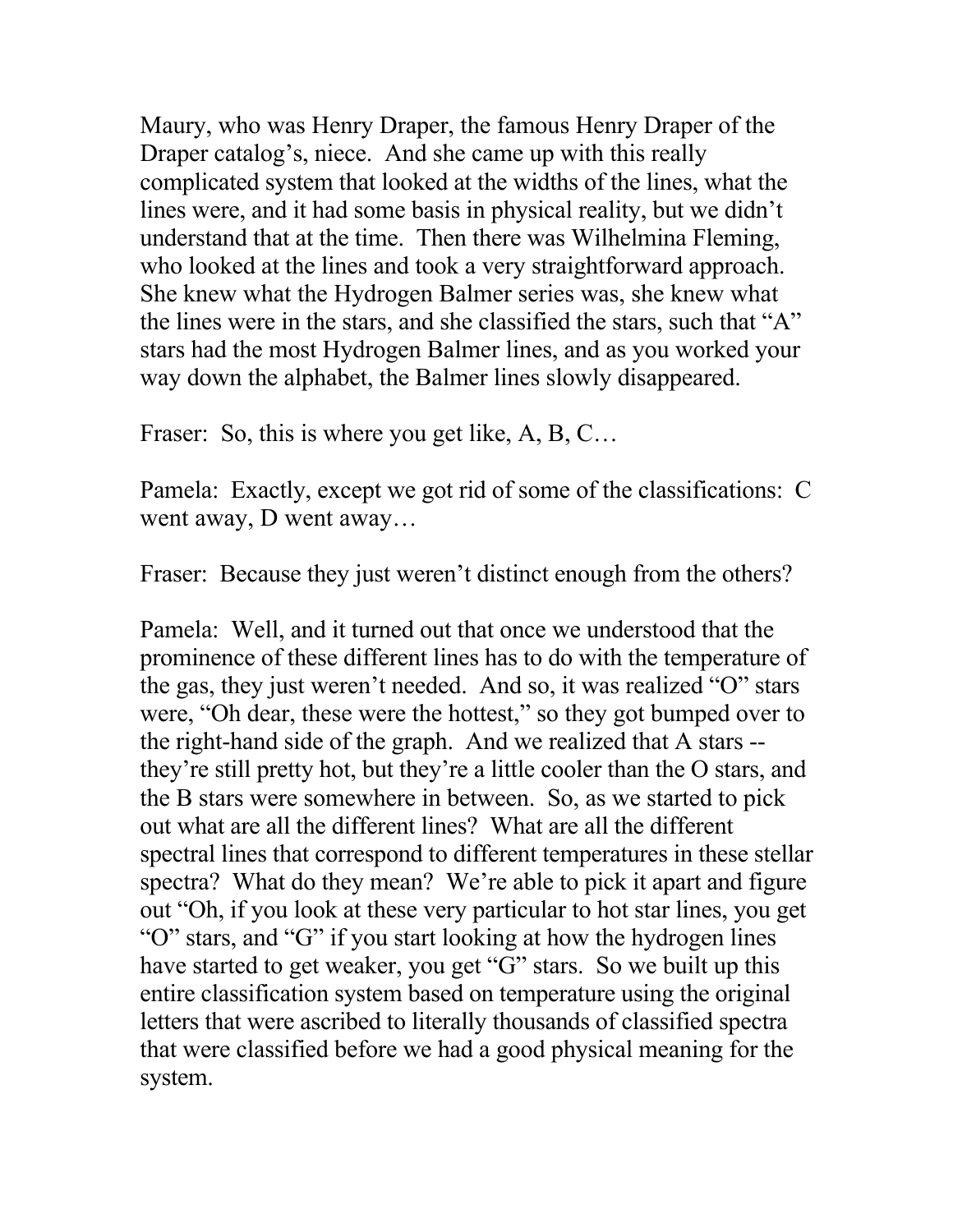Fraser: But because people were so comfortable with using those letters to describe the stars, they kept them, even though now they're just not in order anymore.

Pamela: Exactly, and what's kind of neat about this story is the woman who sat down and tried to figure out the argument on how to classify spectra -- the disagreement between Antonia Maury's system, and Wilhelmina Fleming's system – when she looked at it and came up with the physical interpretations, she initially kind of more than annoyed Antonia Maury who left Harvard for a while, but as she examined it, she realized that Antonia's usage of the thickness of the lines actually had physical meaning. When you start making plots that have, not just temperature along one axis, but then you make it 2-dimensional, you add that second axis, you add that luminosity in, she found that the stars that had different thicknesses of lines, these are the dwarf stars, the super giant stars, the sub-dwarfs, these different thicknesses of lines clumped up as well, and had physical meaning as well. Now we know the thickness of the line is, at least in part, due to how strong gravity is at the surface of the star.

Fraser: So, why don't we maybe take a walk down the main sequence anyway, and see where some distinct classifications of stars because, even though it is fairly smooth, they do kind of clump up a bit.

Pamela: Right. So we have pretty much through the middle of this diagram, the central curvy bit of the "S" if you can imagine the top part of the "S" and the bottom part of the "S" and then you have the two parts in the middle. Those two parts in the middle are the dwarf stars and our own Sun counts as one of these dwarf stars. These are stars that are burning hydrogen in their center. These are stars that usually have additional layers that aren't completely involved in radioactive processes yet, and they're nice, happy, generic stars that aren't' going to explode in violent ways. Those are the giant stars that aren't the red giants, they're not the super giants, these are just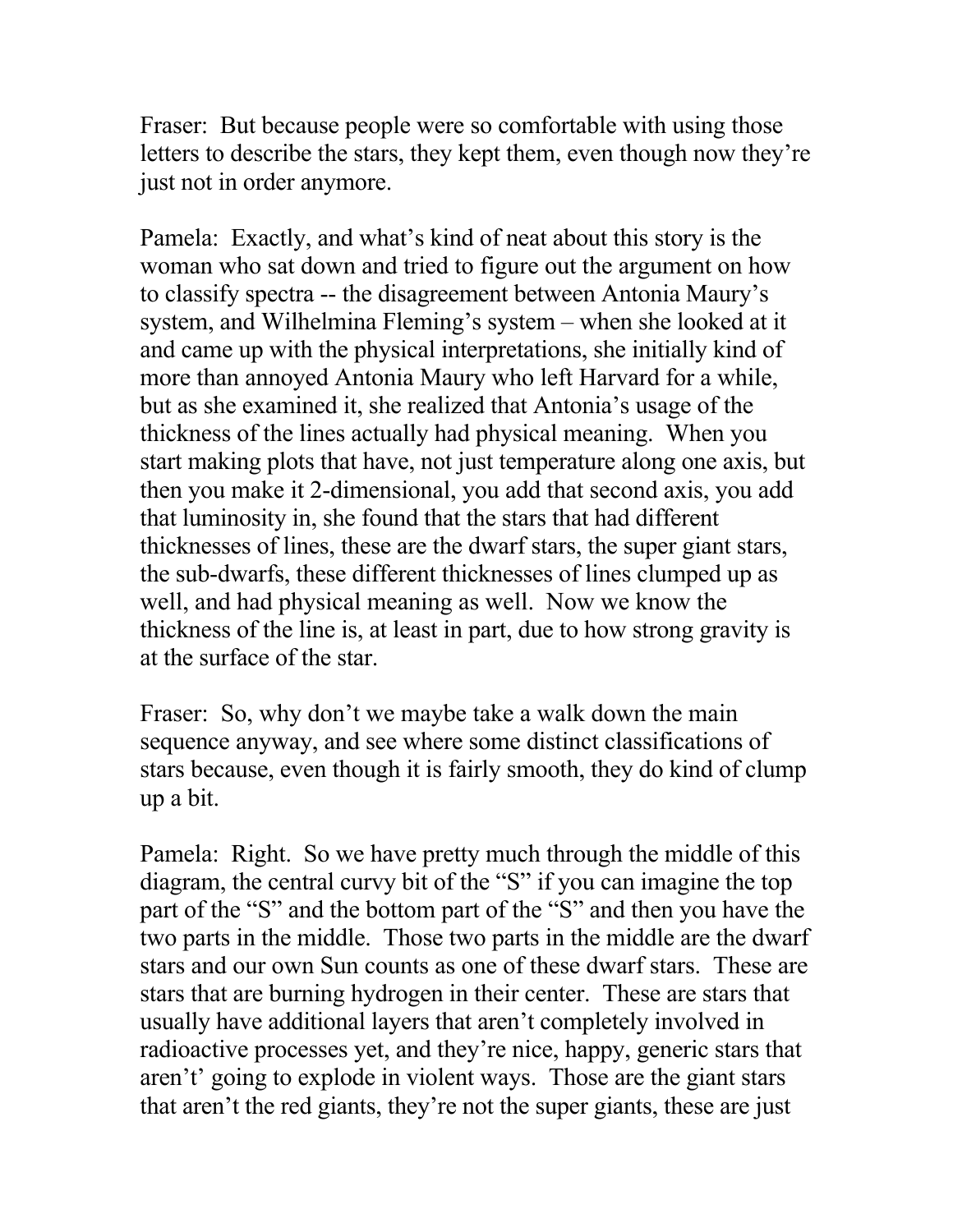the physically giant stars that exist in the upper left-hand corner. They very quickly become super giants and blue giants as they very quickly dive off the main sequence before exploding as supernovas. And then in the bottom part of this diagram, that bottom part of the "S," we have the red dwarfs. These are the stars that, in some cases, are involving their entire atmosphere in nuclear burning. They are completely convective and they're going to burn their entire store of hydrogen over time, and then very gently cool off into tiny, tiny white dwarfs, and that's that main "S" part of the curve.

Fraser: And sorry, just what the letters, the blue stars associate with what? The "O" and the "B"?

Pamela: Exactly.

Fraser: And then in the middle part, it's the A, F and the G?

Pamela: A and F are thought of as being white. The human eye doesn't really perceive stars as green at any point. It's just the way…stars give off light in all colors, and when we look at a star that might be giving off the majority of its light in the green, it's giving off light in all colors as well and our eyes are perceiving it as white. So we have A and F stars are perceived as white by the human eye, and then as we cool off and get into the G and K stars, these are yellow-orange stars, and then it just slowly tapers off into the deep reds as we start to get into the M's. And some classification systems will add an L in after that.

Fraser: And so when you hear about an M dwarf, that is a star, like a red dwarf star that's in that M classification.

Pamela: And Barnard's star is perhaps one of the most famous red dwarfs out there, other than, of course, the spacecraft…

Fraser: [laughing] Right, the TV show...yeah...and again, if you look at the diagram, there is that main sequence we have been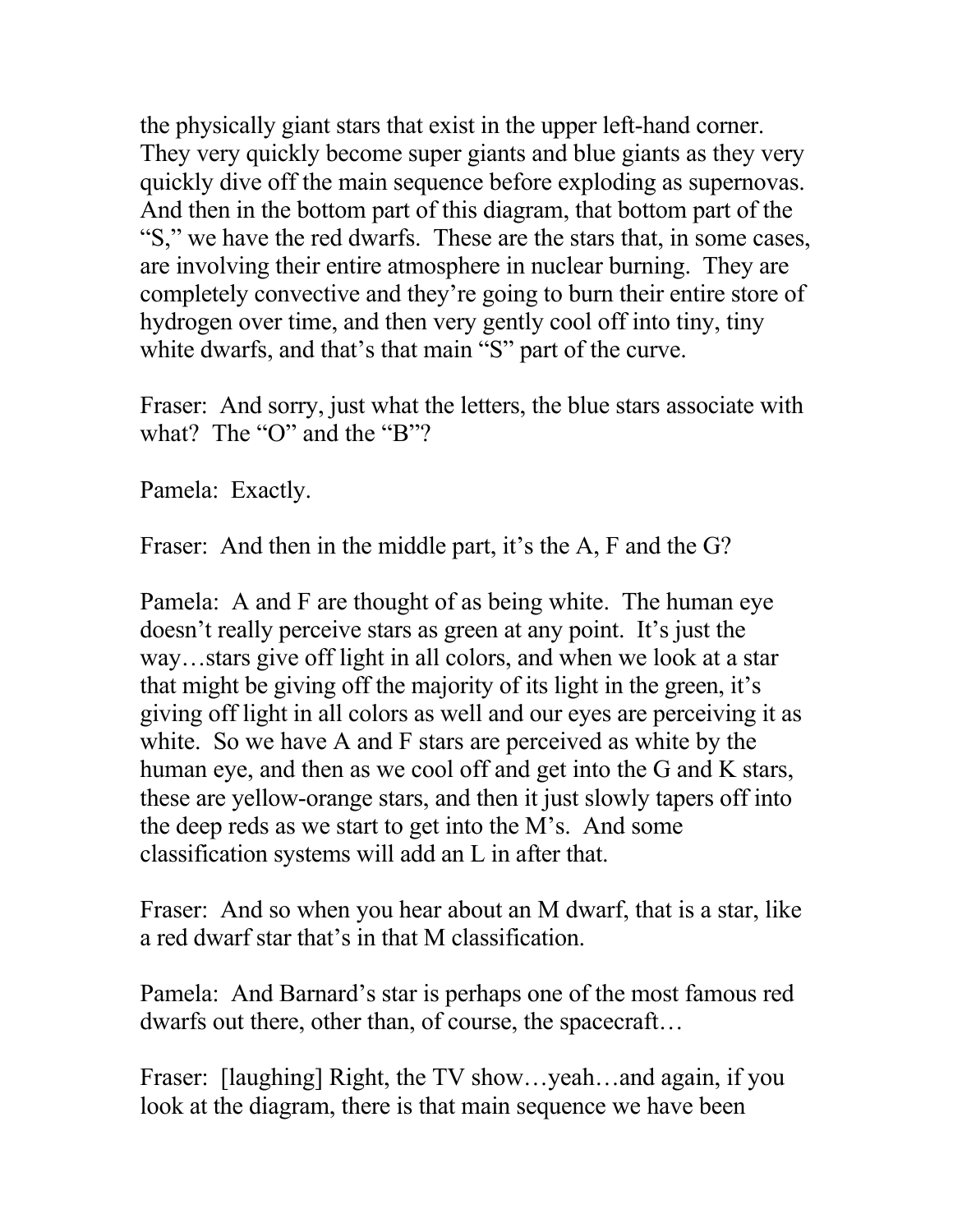talking about and then there are stuff that's off the main sequence that we've talked about. So what's going on here?

Pamela: So, the easiest part of this to explain is if you jump down below that letter "S", running parallel to the straight part of this diagram, spanning from just around the letter B and then cooling all the way off is this diagonal line of very, very faint stars. These are stars the brightness of the red dwarfs, or even fainter, and these little tiny stars that start off at high temperatures and then cool off are all white dwarf stars. So the death stage of stars like our sun, stars a little bit bigger than our sun, and everything smaller then our sun is a white dwarf, and white dwarfs are the degenerate matter, the stellar fragment that is no longer undergoing any nuclear reaction that we think structurally, in some cases, might actually resemble diamonds. These are crystalline carbons with electrons and what's called an electron-degenerate gas.

Fraser: And so, they do follow their own cluster, but it is away from the rest of the stars because, as you said, they're no longer actively burning; they're really just cooling down from what they used to be and I guess the situation is that we only really see them up until the white level because there aren't many stars, you know, there aren't many cooler stars that have had a chance to die yet.

Pamela: Yeah, this is one of those things that people don't really think about. In some cases, our understanding of stellar evolution is more advanced than what the universe allows us to look at. The universe has only been around for 13.7 billion years, and it takes white dwarfs a long time to, first of all, get formed. You have to wait for the not low mass, but lower than giant giant mass stars to finish their entire life cycle and then you have to wait for these things to cool off to see what is the end stage of their existence. We believe they just cool off like a barbecue briquette, basically. So we're only able to see some parts of this pattern, and they're faint so that makes them even harder to see, and as they cool off they give off even less light, but they do place a constraint on the age of the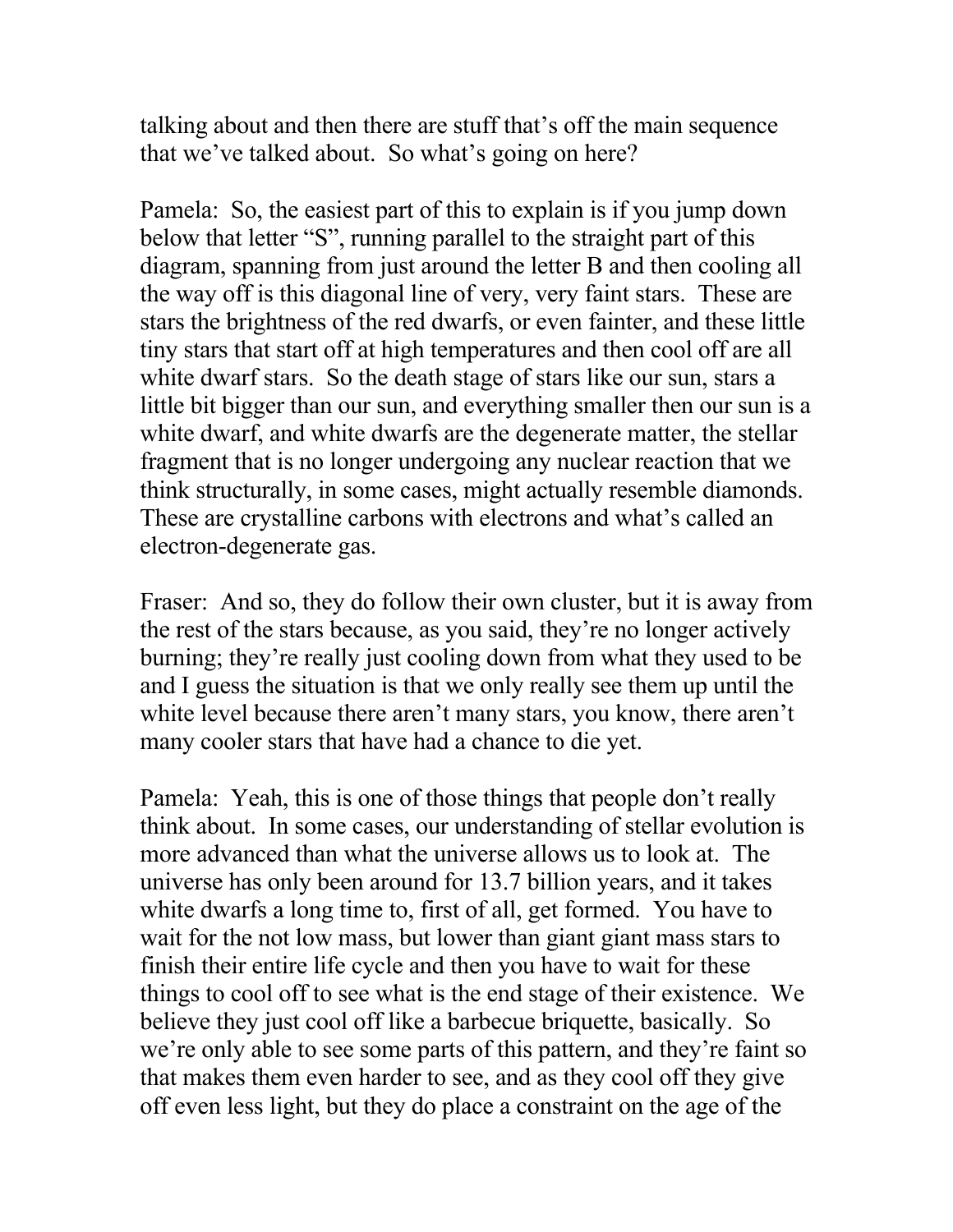universe. If we see a white dwarf that had to have had longer than the age of the universe to cool off to get where it is on the H-R diagram, we know there is something wrong with our understanding of the universe, but so far that's never happened, so we're doing OK.

Fraser: And then, so that's one of the off-the-main-sequence, but there's another one too.

Pamela: There are multiple other ones, so the other big one is the red giant branch. This is where pretty much all the big boys go to die. That's kind of the depressing way to look at it, but as stars evolve off the main sequence and proceed to start doing other things, such as burning a shell of hydrogen around their core, they'll evolve into this diagonal line that comes off of the center of the letter "S." And at this stage they're bloated up, they're much cooler and they're now undergoing a different form of burning.

Fraser: Right, and so they're bright, according to the graph, but cool. So they're more toward that red color, but they're also then brighter, so they're…as you said, it's almost like a cross. They're going the other direction from the main sequence.

Pamela: So if you imagine just the main sequence and the giant stars we now have a backwards letter "Y" in our diagram. Now, coming off of that giant branch we have, in some cases, in older systems with just the right combinations, we have a small branch, a horizontal branch extending straight left-right through the H-R diagram, and this is where you end up with stars that have undergone a helium flash in their core. These are stars that are now burning helium with a shell of hydrogen around them, and depending on exactly what they are in the process of doing, they could either be evolving towards the left, or they could be evolving towards the right, which is one of the things that makes studying stellar evolution particularly confusing at times, because you're looking at a star and without additional data, you're not quite sure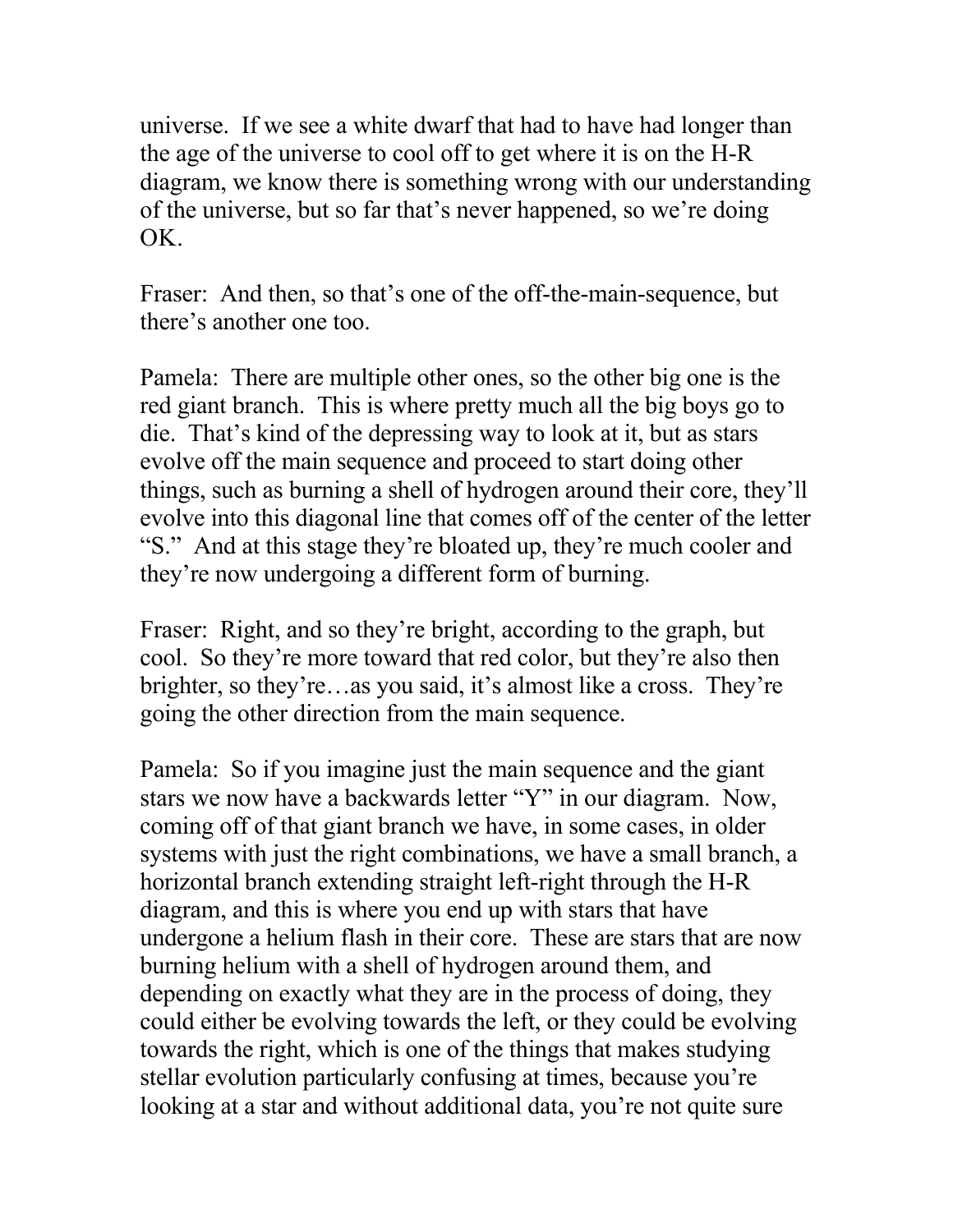which way it's moving in its evolution. What's neat is this horizontal branch cuts through what's called the "region of instability," which is a region that cuts along a mostly-vertical line through the entire H-R diagram, and stars all along this instability strip pulsate, so on the horizontal branch, stars in this unstable region, these are your **RV Tauri** stars, these are your pulsating variables. If you move up the strip there's another horizontal branch as well, these are the super giant stars. This is where the largest stars are burning shell after shell after shell of material, and in here you also start to find your Cepheid branch stars.

Fraser: And so this is where you get your, as you said, when a really giant star first forms, it's briefly on the main sequence and then puffs up, gets very bright, and can either remain hot or can be cooler, but is completely steps away from all the main sequence brightness color connection.

Pamela: Right.

Fraser: And they don't last long.

Pamela: No, not at all! And what's neat is across this entire diagram, if you're able to get the mass of the star and you're able to plot its point on the diagram, you can get all sorts of information - from what it's burning in its core, to where it's been in its life, to what's likely to happen to it in the future. Using this diagram, we are able to use populations of stars to understand the lives of individual stars. When we use the H-R diagram, we'll say, "OK, let's look at that globular cluster -- all the stars are about the same distance, they're all made of about the same stuff," and so the only things that makes these stars different from one another is their mass. Now we can look at multiple globular clusters to figure how does the H-R diagram differ? How does stellar evolution differ as a function of mass for systems that have slightly different amounts of metals, and slightly different amounts of iron and other metals (every element other than hydrogen and helium, we consider metal), but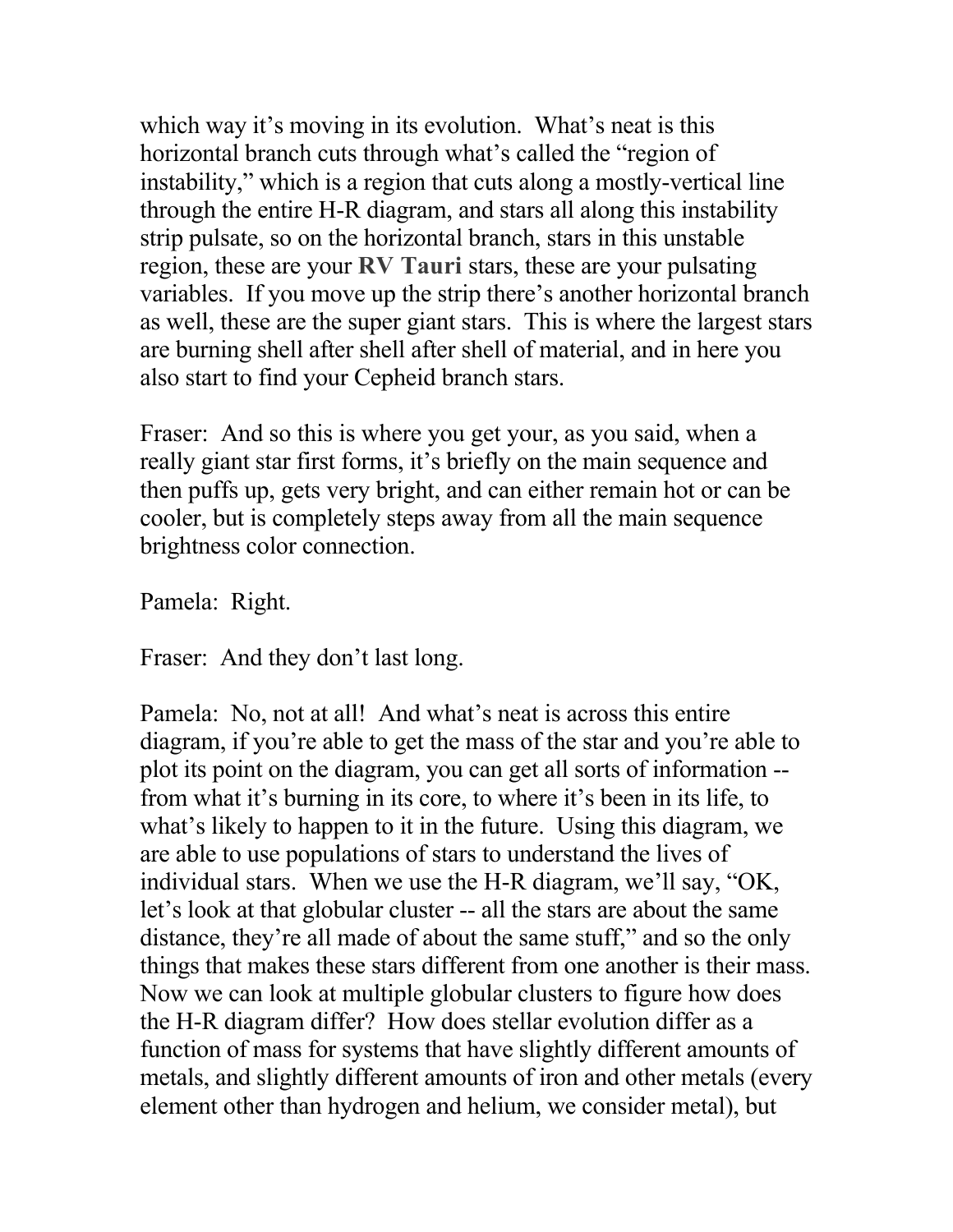putting together the pictures of all these systems at different ages, all these systems at different "metallicities," we can start to say very specifically a star like our sun will have this specific future, and that's kind of neat to learn all from a graph.

Fraser: It's interesting to me how you can show an astronomer a star and they'll know what the color is by analyzing the light, and then they can look at what the apparent brightness is and then they can know roughly how far away the star is because they know how bright, based on this graph, a star like that should be, or they can know what stage of evolution it's in. They can guess at its mass because they have this great relationship on this graph. It's amazing what an astronomer can figure out, and I can see how what's really fascinating is what are the nuances? How is it different? As you said, you look at one globular cluster, and the stars have all taken some strange shared direction down the H-R diagram, well, it's different from a different cluster, so there's these similarities and these differences, and that I'm sure tells these astronomers tons!

Pamela: It's strange to think that one graph, one lousy graph that we torture students with by making them make them, by showing them plots of the nearest stars – this one graph holds so many keys to our understanding of the universe. We use it for everything.

Fraser: Now, is this the only way that astronomers will express this kind of thing? Are there other graphs like this that people might encounter?

Pamela: When it comes to trying to understand stars, we make pretty much consistently graphs of color or temperature or spectral type, which are three different ways of saying the same type of information vs. the -- in an ideal situation -- the absolute magnitude or total luminosity of the stars. And when we don't have that information, if we're looking at stars that are all the same distance, we'll just make a plot vs. how bright they appear to be. That's